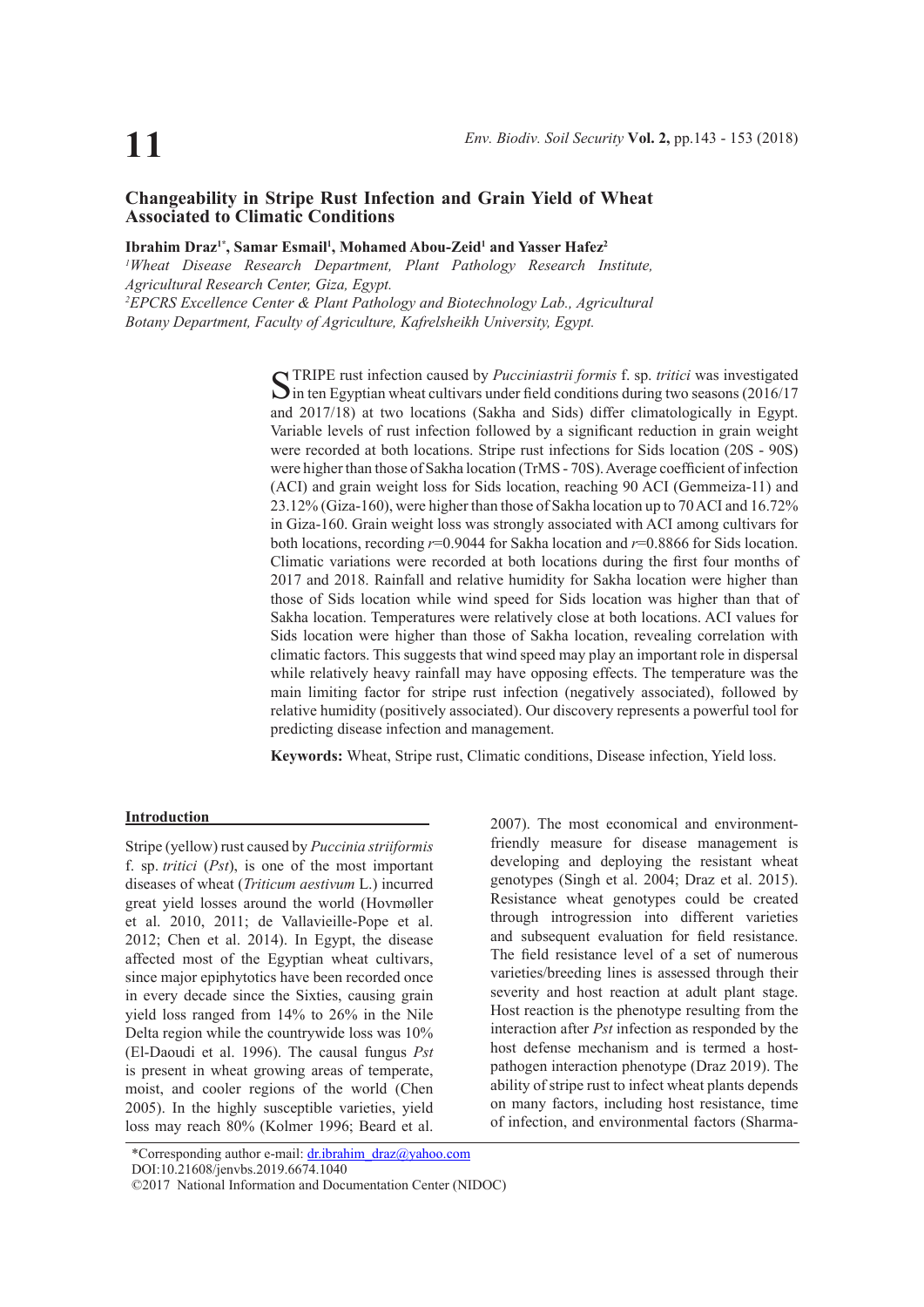Poudyal and Chen 2011). The infection process of stripe rust is affected by different climatic factors (de Vallavieille-Pope et al. 1995, 2012). The main climatic factors affecting disease severity are moisture, temperature, and wind (Lyon andBroders 2017). The host-pathogen gene pairs related to resistance response, have been shown to be affected by temperature range, reported for another related wheat-*Puccinia triticina* system (Browder and Eversmeyer 1986). Stripe rust of wheat needs free moisture (high humidity, rainfall, or dew) for infection, and has an optimal temperature range around 10 to 15°C (Hoggas et al. 1969).

There is a need for more substantial analyses of field data to decide what weather factors and which best times for predicting. Disease-weather association could be identified and quantified by using the method 'Window Pane' as described by Coakley and Line (1982). Window Pane is a search algorithm used to identify a correlation between disease and weather variables during a certain period's frames. It has been applied to meteorological and rust data as described by Coakley et al. (1988) and Christensen et al. (1993). Most applications used regression analysis, however, a binary approach using discriminant analysis was introduced to identify disease epidemic associated with weather (Pietravalle et al. 2003). Identifying the variation in stripe rust infection associated to climatic factors could provide an overall index reflecting the expression of field resistance across varied locations. Further, it could offer a better idea about the variability in pathogen population joined with environmental conditions. The aim of this study was to assess the changeability in stripe rust infection beside grain yield of wheat under different climatic conditions and to determine how disease infection is associated to climatic variables.

# **Materials and Methods**

## *Stripe rust evaluation*

*Env. Biodiv. Soil Security* **Vol. 2** (2018) Stripe rust infections of ten Egyptian wheat cultivars, Sids-1, Sids-12, Sids-13, Gemmeiza-9, Gemmeiza-10, Gemmeiza-11, Giza-160, Giza-168, Sakha-8, and Sakha-94, were investigated at adult plant stage under field condition. Two locations differ climatologically in Egypt were selected for the study *i.e.* Sakha, KafrEl-Sheikh Governorate, Lower Egypt (31° 5' 12" N; 30° 56' 49" E) and Sids, Beni-Suef Governorate, Upper Egypt (28° 54' 00" N; 30° 57' 00" E).

The experiments were carried out during two growing seasons (2016/17 and 2017/18) at the Experimental Farms of Sakha and Sids Agricultural Research Stations, Agricultural Research Center, Egypt. Sowing date was in mid-November. A split-plot design with three replicates (3 plots) was performed in this experiment**.** Main plots represented by wheat cultivars while subplots were infected and protected plants. The tested cultivars were sown in 3 m long rows (3 rows/plot for each cultivar) with 30 cm apart and 5 g seed rate for each row. Pre-infection with stripe rust, a complete protection using the fungicide Sumi-8 EC (5% diniconazole, Sumitomo Corporation, Japan) at the rate of 0.35 ml/L, was applied and repeated 2 times at 10 days intervals. Application was done in mid-February at the  $7-8$ <sup>th</sup> growth stages adopted by Large (1954). The experiment was surrounded by  $1.5 \text{ m}^2$  belt of the highly susceptible variety Morocco served as a spreader of natural infection and susceptible check. Cultural practices recommended for wheat crop were applied.

#### *Disease assessment*

At the disease onset until early dough stage (Large 1954), rust infection types were scored according to Roelfs et al. (1992)Rust severity was expressed as percentage coverage of leaves with rust pustules following Cobb's scale modified by Peterson et al. (1948). In late April of 2017 and 2018, final rust severity (FRS) was computed as disease severity (DS) for each cultivar in comparison with a universal highly susceptible cultivars "Morocco" (Das et al. 1993). Average coefficient of infection (ACI) was calculated according to Saari and Wilcoxson (1974) and Pathan and Park (2006) by multiplying of rust severity and constant values of infection type. The constant values for infection types were used based on;  $R = 0.2$ ,  $MR = 0.4$ ,  $MR$ - $MS = 0.6$ ,  $MS = 0.8$  and  $S = 1.0$ .

## *Grain yield estimation*

At harvest, grain yields were estimated by 1000-grain weight for each cultivar at both locations. t. Grain weight loss (%) was estimated according to **Calpouzos et al. (1976)** using the following equation:

# Loss (%) =  $1 - yd/yh \times 100$

where  $yd = yield of diseased plants (infected); yh$ = yield of healthy plant (protected).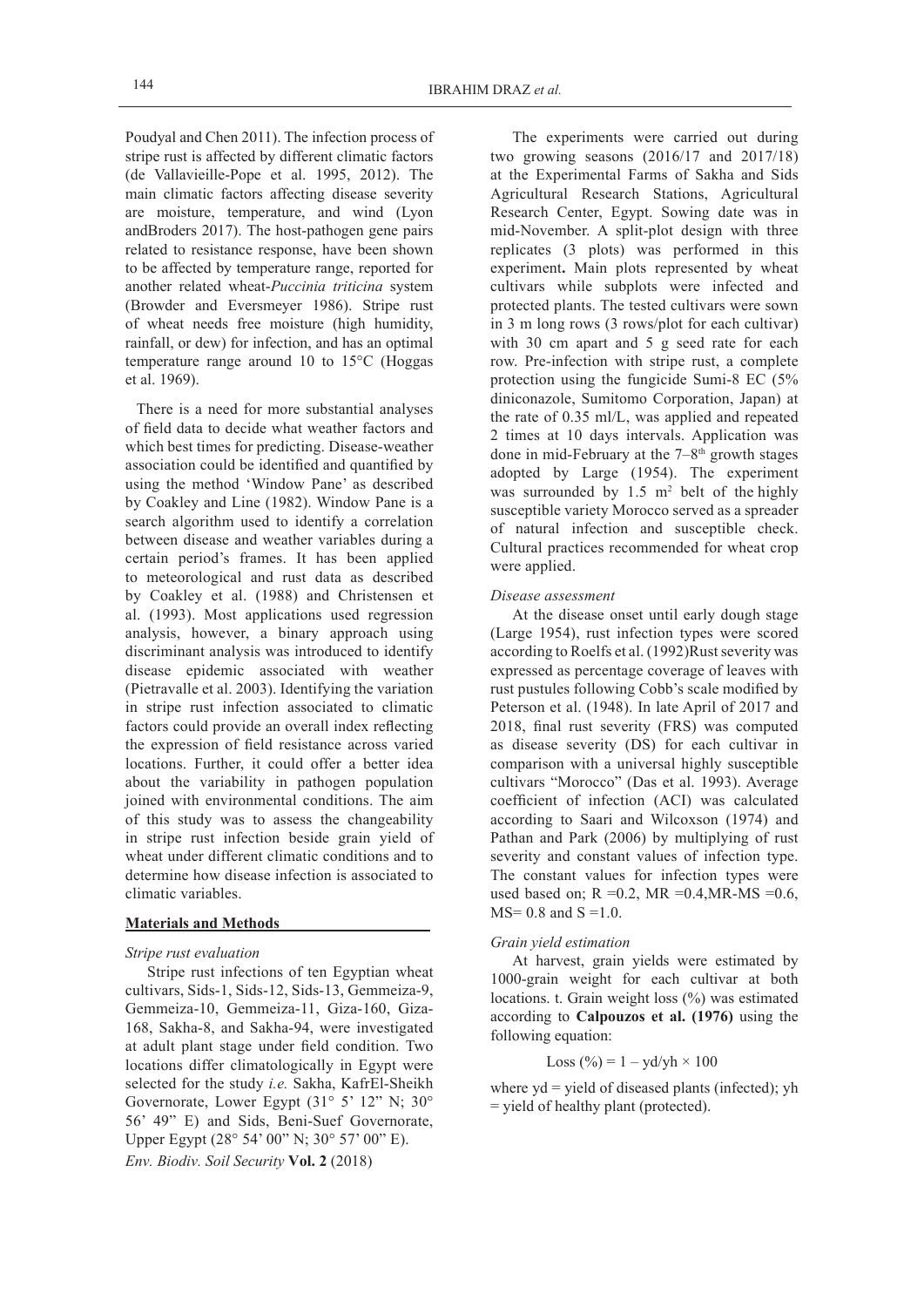#### *Meteorological data*

Meteorological data for climatic factors *i.e.*temperature, relative humidity, rainfall and wind speed were pooled from the weather stations at Sakha and Sids Agricultural Research Stations during four months, January, February, March, and April in the years of 2017 and 2018. Means of data for each month during the period outlined were compared for the two locations under study. Discriminant analysis was used to classify the observations into two locations (Pietravalle et al. 2003). The method identified the climatic factors that determined the average coefficient of infection occurred.

#### *Statistical analysis*

The statistical analysis was done using SPSS computer program. Means were compared using LSD method (**Steel and Torrie 1980**). The correlation coefficient (*r*) between the average coefficient of infection (ACI) and grain weight loss was calculated according to **Pearson and Hartley (1970).** Correlation matrix that determined the association between climatic factors and the average coefficient of infection

was analyzed to identify which climatic factors influence disease infection has occurred.

#### **Results**

*Stripe rust susceptibility*

Data presented in Table 1 revealed variable levels of stripe rust infection among ten Egyptian wheat cultivars during two growing seasons at two locations (Sakha and Sids) differ climatologically in Egypt. The statistical analysis further showed highly significant differences in susceptibility levels of different wheat cultivars used in the study. Stripe rust infections for Sids location ranged from the 20S to 90S that were higher than those of Sakha location (TrMS to 70S). Regarding data for Sakha location, stripe rust infections during the first season up to 60S in each of Giza-160 and Sakha-8, were less than those of the second season, reaching 70S in each of Sids-12, Gemmeiza-11, Giza-160, and Sakha-8. In contrast with Sids location, the first season exhibited stripe rust infections reached the 90S in Gemmeiza-11 that were higher than those of the second season up to 80S in the same cultivar.

|             | <b>Stripe rust infection</b> |                       |                      |              |  |  |  |
|-------------|------------------------------|-----------------------|----------------------|--------------|--|--|--|
| Cultivar    |                              | <b>Sakha</b> location | <b>Sids location</b> |              |  |  |  |
|             | $1st$ season                 | $2nd$ season          |                      | $2nd$ season |  |  |  |
| Sids-1      | 10S                          | 20 S                  | 20 S                 | 30S          |  |  |  |
| $Sids-12$   | 50 S                         | 70 S                  | 30S                  | 40 S         |  |  |  |
| $Sids-13$   | 10S                          | 30 MS                 | 70 S                 | 60 S         |  |  |  |
| Gemmeiza-9  | 30S                          | 30 MS                 | 20 S                 | 20 S         |  |  |  |
| Gemmeiza-10 | 10 MS                        | 30 S                  | 40 S                 | 30 S         |  |  |  |
| Gemmeiza-11 | 50 S                         | 70 S                  | 90 S                 | 80 S         |  |  |  |
| $Giza-160$  | 60 S                         | 70 S                  | 80 S                 | 70 S         |  |  |  |
| $Giza-168$  | 10 MS                        | 10S                   | 30 S                 | 20 S         |  |  |  |
| Sakha-8     | 60 S                         | 70 S                  | 30S                  | 20 S         |  |  |  |
| Sakha-94    | Tr MS                        | 10 MS                 | 30S                  | 30S          |  |  |  |

**TABLE 1. Stripe rust infection of wheat cultivars under natural field condition at two locations differ climatologically in Egypt**

Rust infection types were scored according to Roelfs et al. (1992) i.e. Immune (0), no visible symptoms; Resistant (R), necrotic/chlorotic stripes without sporulation; Moderately Resistant (MR), trace sporulation surrounded by necrotic/chlorotic stripes, Moderately Susceptible (MS), moderate sporulation surrounded by chlorotic stripes; Susceptible (S), sufficient sporulation with little or no chlorosis. Rust severity was expressed as percentage coverage of leaves with rust pustules following Cobb's scale modified by Peterson et al. (1948).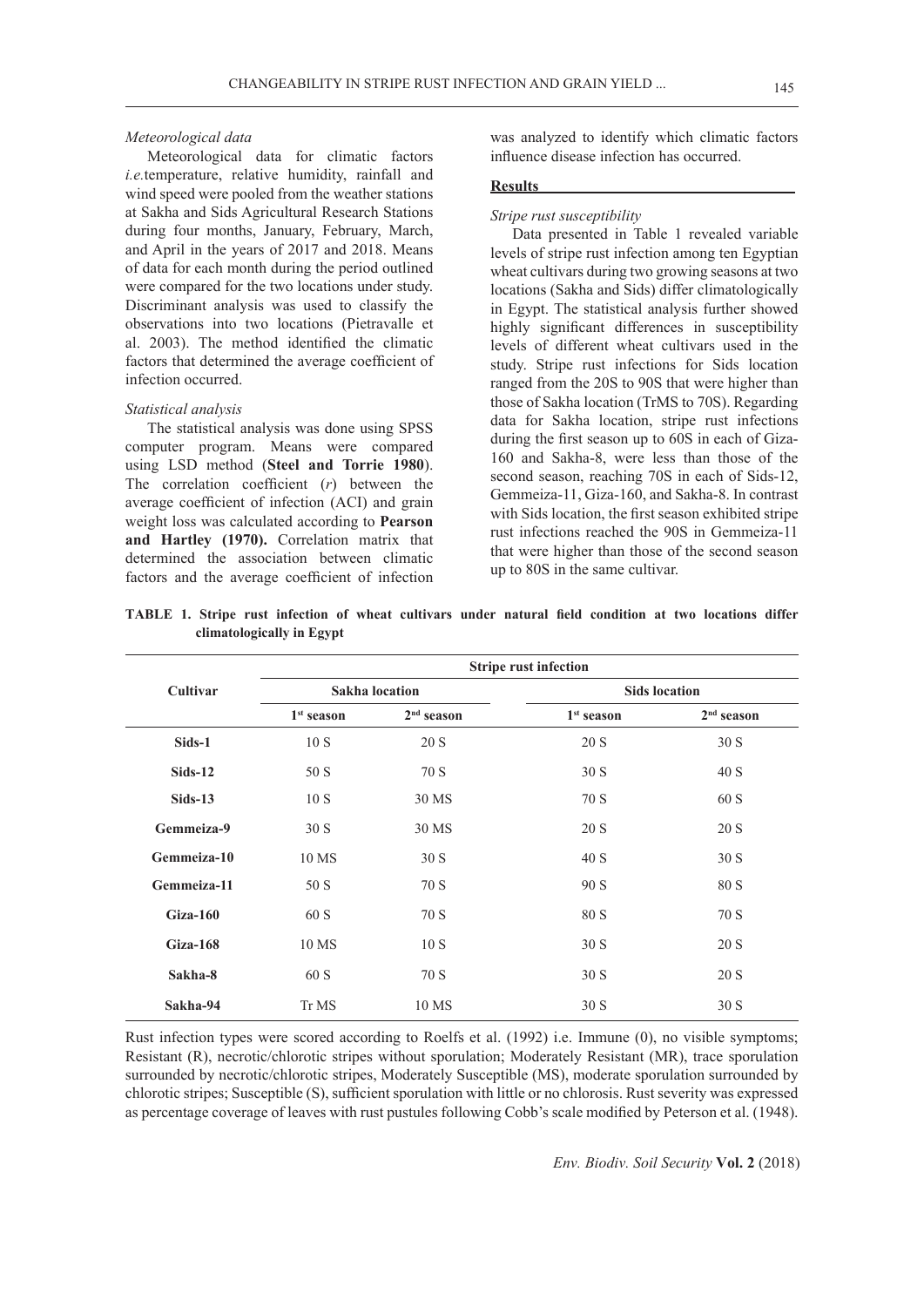### *Rust infection and grain weight loss*

The performance of wheat cultivars in terms of average coefficient of infection (ACI) and grain weight loss during two seasons at two locations were shown in Table 2. Data analysis revealed significant differences in ACI and grain weight loss among wheat cultivars during both seasons for both locations. The ACI and grain weight loss for Sids location reaching 90 ACI (Gemmeiza-11), 23.12% (Giza-160), respectively, were higher than those of Sakha location up to 70 ACI and 16.72% in Giza-160. For Sakha location, the highest values of ACI were recorded with wheat cultivars, Giza-160 and Sakha-8 during two seasons (60, 70 ACI each, respectively) followed by Sids-12 and Gemmeiza-11 (50, 70 ACI each, respectively). The highest losses in grain weight during two seasons were recorded in Giza-160 with 13.69 and 16.72%, respectively followed by Sakha-8 with 10.92 and 12.68%, respectively. For Sids location, Gemmeiza-11 exhibited the highest value of ACI during both seasons recording 90 and 80, respectively. Giza-160 come in the second order (80, 70 ACI), followed by Sids-13 (60, 70 ACI). Giza-160 still occupied the highest loss in grain weight during both seasons with 23.12 and 18.82%, followed by Gemmeiza-11 (20.69 and 13.93%) and Sids-13 (15.01 and 10.33%), respectively.

## *Climatological analysis*

Meteorological data about climatic factors into two location (Sakha and Sids) for four months, January, February, March, and April in the years of 2017 and 2018 were shown in Table 3. Climatological analysis indicated that values of rainfall and relative humidity for Sakha location were higher than those of Sids location, while, values of wind speed for Sids location were higher than that of Sakha location. Temperatures recorded at both locations were relatively close. Data analysis indicated the presence of climatic variation at both locations. The average coefficient of infection was associated with climatic factors atboth locations that exhibited ACI values for Sids location higher than those of Sakha location.

|             | Average coefficient of infection (ACI) |                           |                   | Kernel weight loss $(\% )$      |            |                           |                      |                           |  |
|-------------|----------------------------------------|---------------------------|-------------------|---------------------------------|------------|---------------------------|----------------------|---------------------------|--|
| Cultivar    | <b>Sakha</b> location                  |                           |                   | <b>Sids location</b>            |            | Sakha location            |                      | <b>Sids location</b>      |  |
|             |                                        | $1st$ season $2nd$ season |                   | $1st$ season $2nd$ season       |            | $1st$ season $2nd$ season |                      | $1st$ season $2nd$ season |  |
| Sids-1      | 10cB                                   | $20$ bcd $AB$             | $20 \text{ } dAB$ | $30 \text{ cdA}$                | 5.07 dc    | $6.58$ efB                | 6.06 fgBC $10.75$ cA |                           |  |
| $Sids-12$   | $50$ ab $B$                            | 70aA                      | $30 \text{ edC}$  | $40$ cBC                        | 8.85 cB    | 12.89 <sub>bA</sub>       | $5.00$ gD            | 7.44 dC                   |  |
| $Sids-13$   | 10cB                                   | $24$ bcB                  | 70 <sub>bA</sub>  | 60 <sub>bA</sub>                | $4.66$ dD  | $7.82 \text{ dec}$        |                      | 15.01 cA 10.33 cB         |  |
| Gemmeiza-9  | 30 <sub>bA</sub>                       | $24$ bcB                  | 20 dB             | 20 dB                           | 8.65 cA    | $7.02$ deB                | $7.95$ eAB           | 8.40 dA                   |  |
| Gemmeiza-10 | 8 cB                                   | 30 <sub>bA</sub>          | 40cA              | $30 \text{ cdA}$                | 2.93 fD    | $5.14$ gC                 | $10.60$ dA           | 7.38 dB                   |  |
| Gemmeiza-11 | $50$ abC                               | 70aB                      | 90aA              | 80 aAB                          | 8.59cD     | $11.11 \text{ }cC$        |                      | 20.69 bA 13.93 bB         |  |
| $Giza-160$  | 60aB                                   | 70 aAB                    | 80 abA            | 70 abAB                         |            | 13.69 aD 16.72 aC         |                      | 23.12 aA 18.82 aB         |  |
| Giza-168    | $8$ cB                                 | $10 \text{ cdB}$          | $30 \text{ cdA}$  | $20 \text{ } \text{A} \text{B}$ | $4.33$ deC | 7.89 dA                   | 8.41 eA              | 5.87 eB                   |  |
| Sakha-8     | 60aB                                   | 70aA                      | $30 \text{ edC}$  | 20 dC                           |            | 10.92 bB 12.68 bA         | $10.41$ dB           | $4.62$ fC                 |  |
| Sakha-94    | $2.4 \text{ cB}$                       | 8 dB                      | $30 \text{ cdA}$  | $30 \text{ cdA}$                |            | 3.23 efC 5.76 fgAB        | $6.63$ fA            | $5.03$ efB                |  |
| LSD(0.05)   |                                        | 14.47                     |                   |                                 |            |                           | 1.24                 |                           |  |

**TABLE 2. Average coefficient of infection (ACI) and kernel weight loss (%) of wheat cultivars naturally infected with stripe rust at two locations differ climatologically in Egypt.**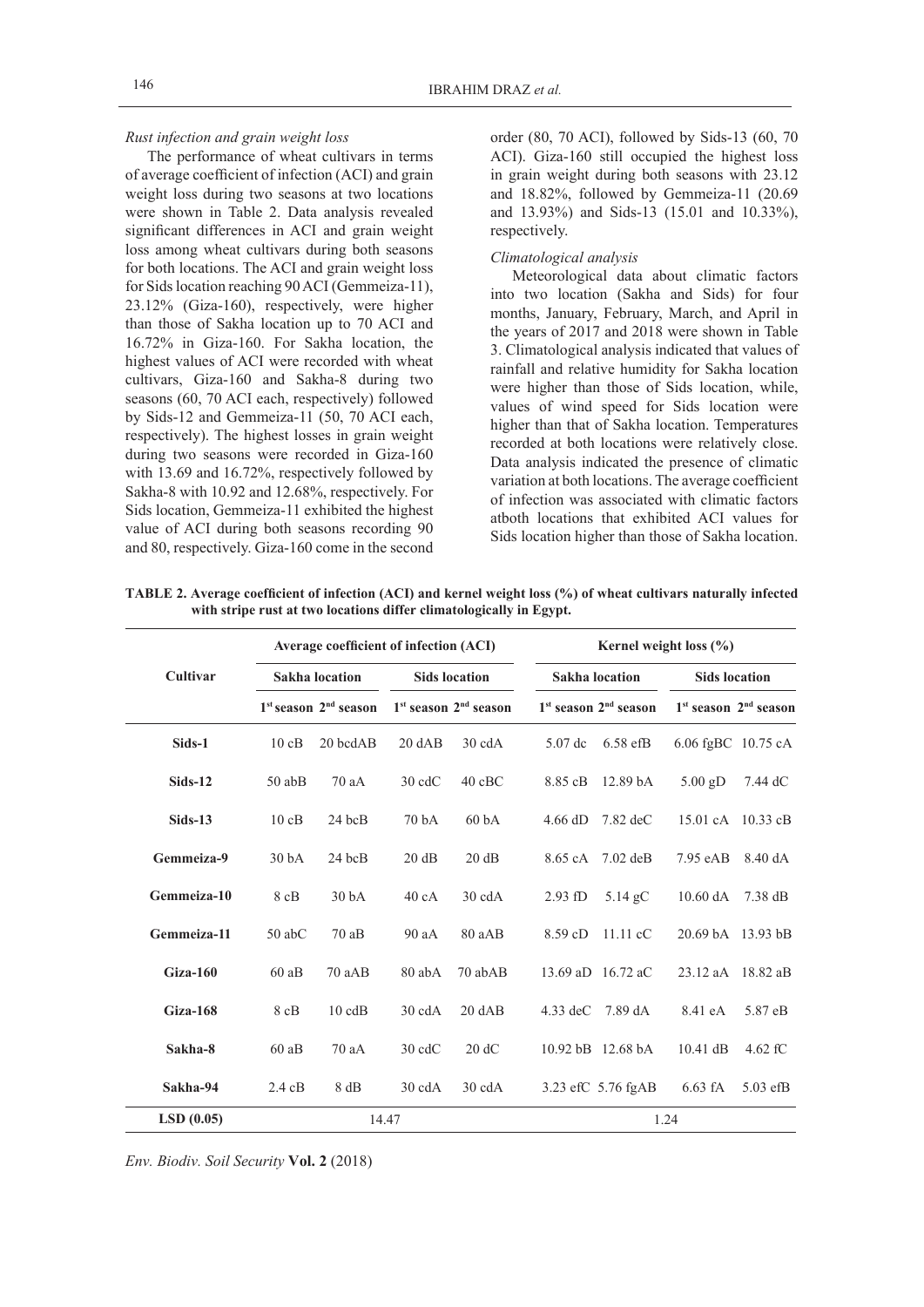| <b>Month</b><br>Year | Temperature $(^{\circ}C)$ |             |              | Humidity $(\% )$ |       | Rainfall (mm) |              | Wind speed $(m/s)$ |      |
|----------------------|---------------------------|-------------|--------------|------------------|-------|---------------|--------------|--------------------|------|
|                      | <b>Sakha</b>              | <b>Sids</b> | <b>Sakha</b> | <b>Sids</b>      | Sakha | <b>Sids</b>   | Sakha        | <b>Sids</b>        |      |
|                      | Jan                       | 14.40       | 14.10        | 69.3             | 56.25 | 8.40          | 4.82         | 1.37               | 2.92 |
|                      | Feb                       | 13.70       | 15.90        | 70.0             | 50.5  | 5.90          | 0.25         | 1.49               | 3.87 |
| 2017                 | Mar                       | 17.20       | 19.75        | 60.2             | 43.6  | 3.50          | $\mathbf{0}$ | 1.45               | 2.98 |
|                      | Apr                       | 18.50       | 21.40        | 61.8             | 41.35 | $\theta$      | $\mathbf{0}$ | 1.25               | 2.83 |
|                      | Jan                       | 14.50       | 14.60        | 69.3             | 62.25 | 10.50         | $\theta$     | 2.04               | 2.05 |
|                      | Feb                       | 15.20       | 15.60        | 69.5             | 59.3  | 5.40          | 5.07         | 2.29               | 2.80 |
| 2018                 | Mar                       | 16.80       | 18.80        | 62.4             | 48.5  | 2.40          | 0.63         | 2.85               | 3.09 |
|                      | Apr                       | 18.20       | 22.70        | 61.2             | 41.95 | $\theta$      | $\theta$     | 2.80               | 3.12 |

**TABLE 3. Meteorological data recorded during four months Jan, Feb, Mar, Apr in 2017 and 2018 at Sakha and Sids locations in Egypt.**

# *Correlation of rust infection and grain weight loss*

The correlation coefficient (*r*) analysis illustrated in Fig. 1 and 2 revealed that the grain weight loss was strongly associated with an average coefficient of infection (ACI) among the tested wheat cultivars for both locations. A strong positive correlation was observed between the average coefficient of infection and grain weight loss of stripe rust-infected wheat recording *r*=0.9044 for Sakha location and *r*=0.8866 for Sids location.

*Correlation of rust infection and climatic factors*

The correlation matrix shown in Tables 4 and 5 indicated the presence of an association between ACI and climatic factors into both locations we analyzed. The temperature was the main limiting factor for the occurrence of a stripe rust infection expressed in ACI (negatively associated), followed by relative humidity (positively associated). Positive association present between ACI and rainfall was relatively close to both locations, while positive association present between ACI and wind speed was higher at Sids location than that of Sakha location.



Fig.1. A strong positive correlation (r=0.9044)between the average coefficient of infection and grain weight loss of **stripe rust-infected wheat at Sakha location for both seasons.**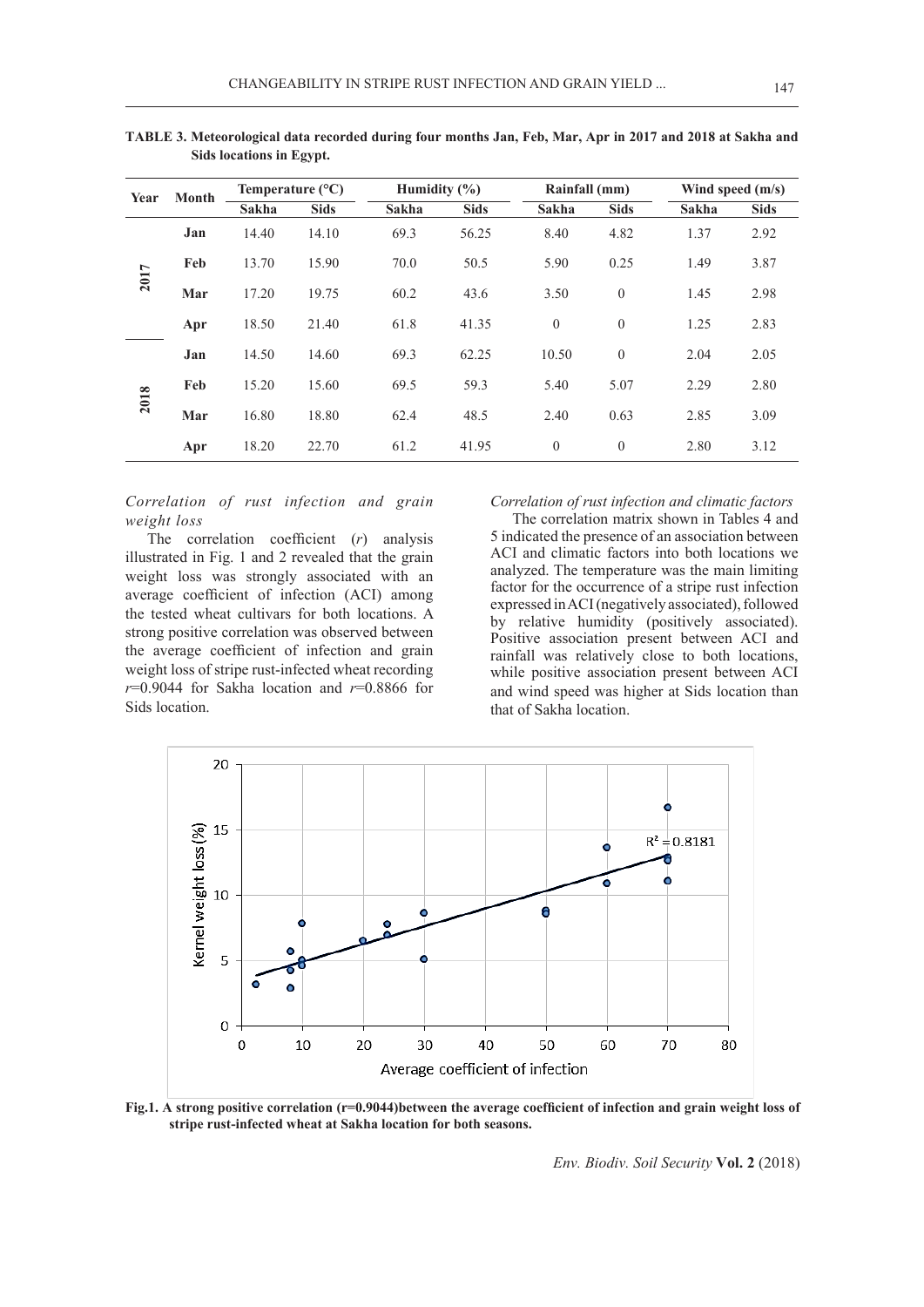

**Fig. 2. A strong positive correlation (r=0.8866)between the average coefficient of infection and grain weight loss of stripe rust-infected wheat at Sids location for both seasons.**

| TABLE 4. Correlation matrix indicates the average coefficient of infection (ACI) for wheat stripe rust associated |  |  |
|-------------------------------------------------------------------------------------------------------------------|--|--|
| with climatic factors at Sakha location in Egypt.                                                                 |  |  |

| Factor             | <b>Temperature</b> | <b>Humidity</b> | Rainfall   | Wind speed | <b>ACI</b> |
|--------------------|--------------------|-----------------|------------|------------|------------|
| <b>Temperature</b> |                    | $-0.93104$      | $-0.88488$ | 0.217406   | $-0.49958$ |
| <b>Humidity</b>    | $-0.93104$         |                 | 0.820963   | $-0.18958$ | 0.341855   |
| Rainfall           | $-0.88488$         | 0.820963        |            | $-0.24051$ | 0.242081   |
| Wind speed         | 0.217406           | $-0.18958$      | $-0.24051$ |            | 0.160255   |
| <b>ACI</b>         | $-0.49958$         | 0.341855        | 0.242081   | 0.160255   |            |

**TABLE 5. Correlation matrix indicates the average coefficient of infection (ACI) for wheat stripe rust associated with climatic factors at Sids location in Egypt**

| Factor             | <b>Temperature</b> | <b>Humidity</b> | Rainfall   | Wind speed | <b>ACI</b> |
|--------------------|--------------------|-----------------|------------|------------|------------|
| <b>Temperature</b> |                    | $-0.91554$      | $-0.57881$ | 0.190822   | $-0.5322$  |
| <b>Humidity</b>    | $-0.91554$         |                 | 0.565982   | $-0.45733$ | 0.435318   |
| Rainfall           | $-0.57881$         | 0.565982        |            | $-0.08561$ | 0.232131   |
| Wind speed         | 0.190822           | $-0.45733$      | $-0.08561$ |            | 0.426516   |
| <b>ACI</b>         | $-0.5322$          | 0.435318        | 0.232131   | 0.426516   |            |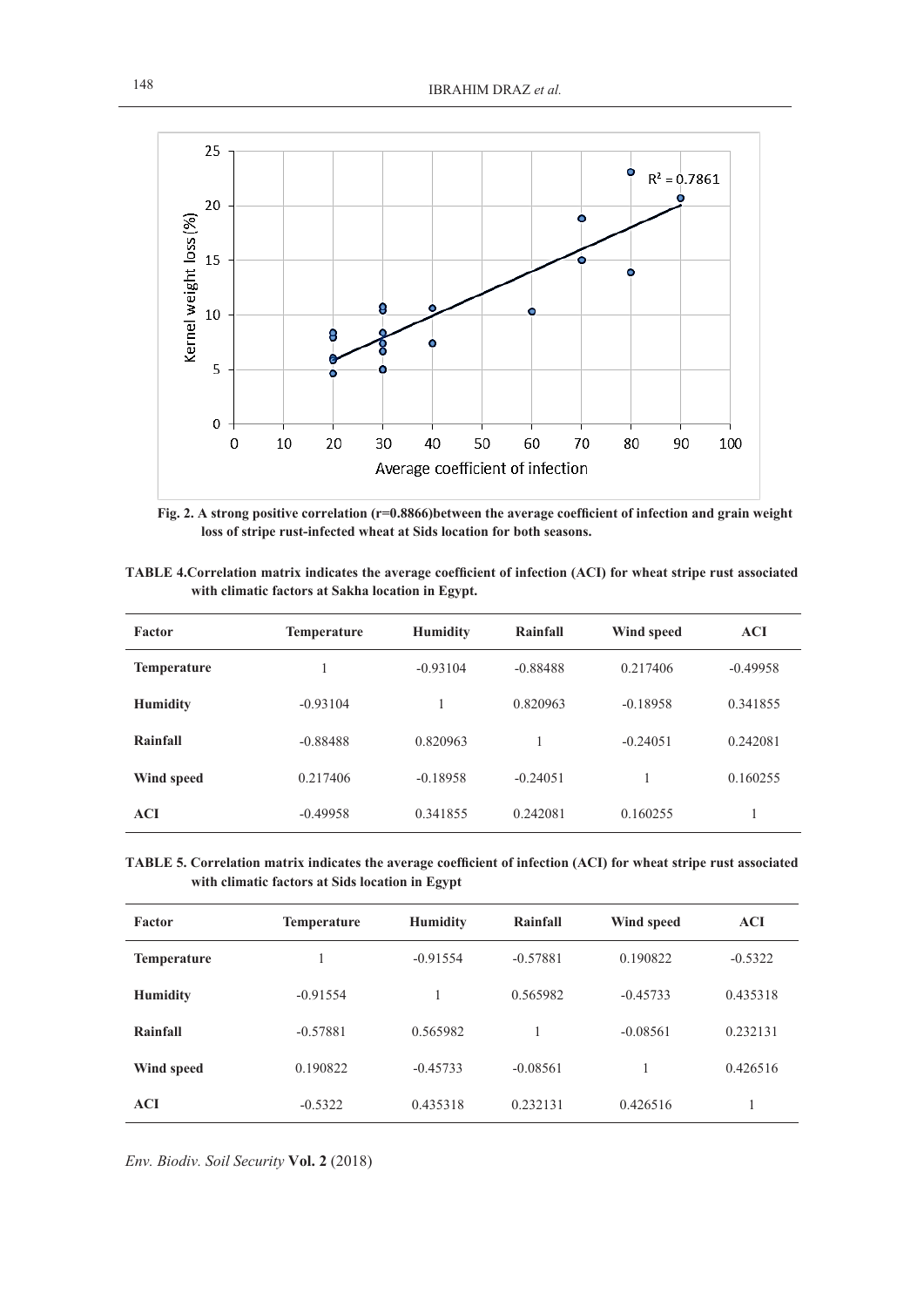### **Discussion**

The stripe rust infection of ten Egyptian wheat cultivars was investigated under the circumstances of field conditions during two seasons at two locations (Sakha and Sids)differ climatologically in Egypt. Variable levels of disease infection followed by significant reducing in grain weight were recorded of all the cultivars used in the experiment. Stripe rust infections for Sids location ranged from 20S to 90S were higher than those of Sakha location, ranging from TrMS to 70S. The average coefficient of infection (ACI) is a common expression of disease severity and host reaction for specific studies, ACI can be used as a criterion for a selection from large populations. Yield losses due to stripe rust varied among genotypes and locations with an overall range from 12.7-87% (Bolat and Altay 2007). In our study, the average coefficient of infection (ACI) and grain weight loss for Sids location reaching 90 ACI (Gemmeiza-11) and 23.12% (Giza-160), were higher than those of Sakha location up to 70 ACI and 16.72% in Giza-160. These results seemed to be logical with susceptible cultivars. Yield losses increase proportionately with the increase in the severity of the disease (Salman et al. 2006) and a negative relationship between yield and stripe rust severity has been reported (King 1976, Cortazar 1984, Schultz and Line 1992, Murray et al. 1994). Our findings revealed that the grain weight loss was strongly associated with ACI among the tested wheat cultivars for both locations. The correlation coefficient (r) analysis showed a strong positive correlation between the average coefficient of infection and grain weight loss of stripe rust-infected wheat, recording r=0.9044 for Sakha location and r=0.8866 for Sids location. Bolat and Altay (2007) reported a negative correlation between yield and ACI, implying significant increases in yield losses as ACI rise. Also, Afzal et al. (2008) recorded a strong negative correlation (-0.9185) between the disease level and 1000-grain weight of wheat.

Climate changes limit wheat crop production through their effected role in the occurrence and severity of plant diseases (Junk et al. 2016). The growth and progress rate of stripe rust pathogen is influenced by weather variability, affecting the epidemic development. Likewise, the differences in weather variables across locations create a significant difference in yellow rust severity among the wheat varieties (Alemu and Fininsa 2016). In our study, climatic factors into two

locations (Sakha and Sids) differ climatologically in Egypt were recorded for the first four months (January, February, March, and April) in the years of 2017 and 2018. Climatic variations were recorded at both locations. Rainfall and relative humidity for Sakha location were higher than those of Sids location while wind speed for Sids location was higher than that of Sakha location. Temperatures were relatively close at both locations. The average coefficient of infection was associated with climatic factors at both locations that exhibited ACI values for Sids location higher than those of Sakha location. Correlation analysis showed an association between ACI and climatic factors into both locations. The temperature was the main limiting factor for the occurrence of a stripe rust infection expressed in ACI (negatively associated), followed by relative humidity (positively associated). The positive association between ACI and rainfall was relatively close to both locations while positive association present between ACI and wind speed was higher at Sids location than that of Sakha location. This suggested that high wind speed may play an important role in the dispersal of urediniospores of the pathogen between wheat plants than the other factors. Previous studies of Jones and Clifford (1983), Wiese 1987 and Beest et al. (2008) reported that wind plays an important role in the dispersal. Urediniospores have the capacity for wind dispersal over long distances, which may, under high inoculum pressure, extend to thousands of kilometers from the initial infection sites (Chen et al. 2014). The high disease infection was associated with wind speed into Sids location. This suggests the effect of wind on dispersal is stronger than the effect of wind on humidity. Mild winters and springs favored the biotroph yellow rust (Wiik and Ewaldz 2009). Junk et al. (2016) reported that under the favorable weather, rust spores are produced in great numbers and they can be blown vast distances by the wind.

The phenomenon may be attributed to relatively more rainfall at Sakha location in comparison with Sids location. The results are in line with the previous works (Afzal et al. 2008) which shows that disease severity is affected by meteorological factors such as temperature, humidity rainfall, and wind speed. Smith et al. (1986) estimated a 51% reduction in grain yield due to stripe rust infection on the well-watered plots and a 46% loss on rainfed plots. Although, infection efficiency, sporulation capacity, lesion expansion rate, latent period and infectious period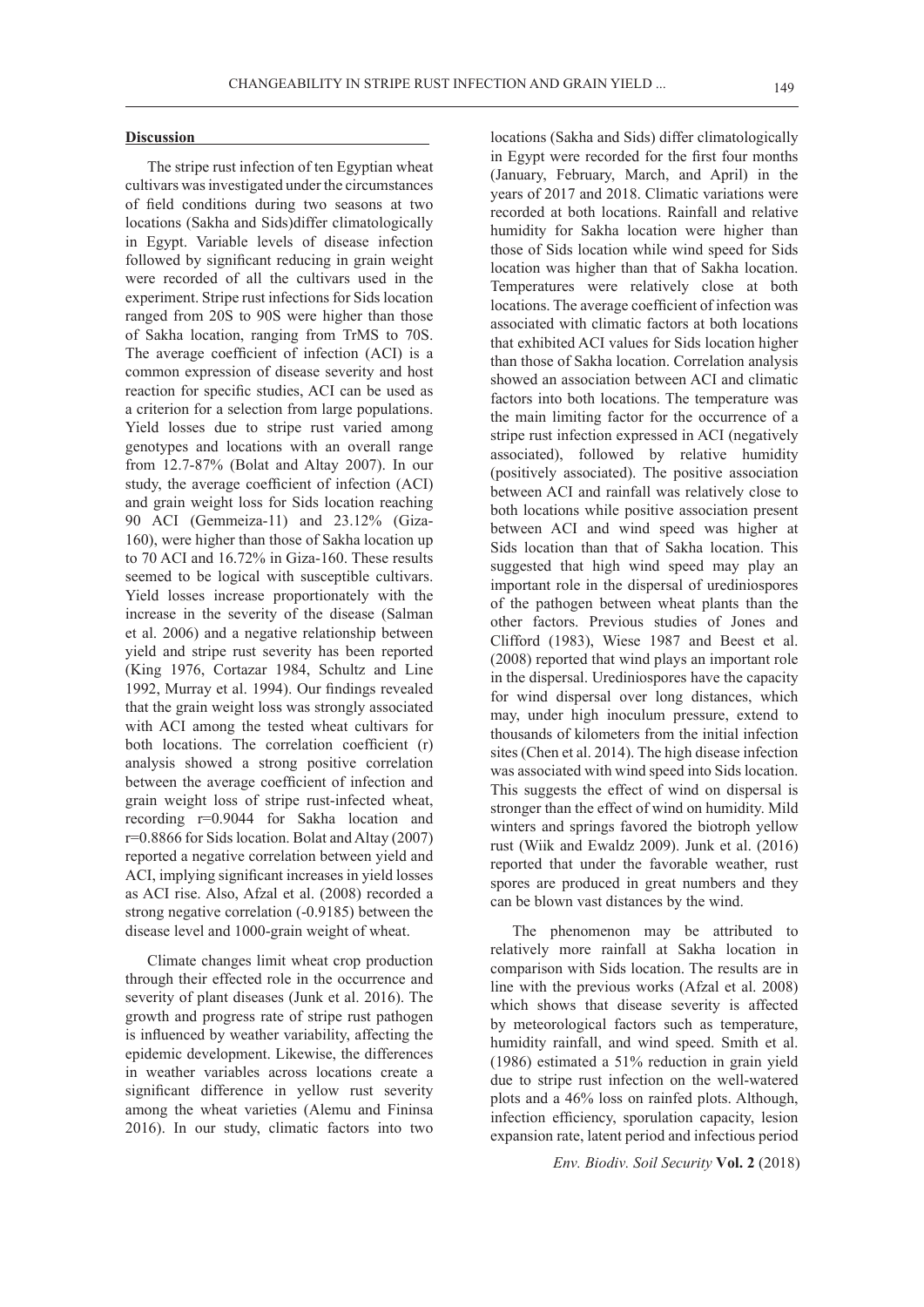are the most considered components for disease assessment, however, the disease was more strongly affected by initial disease and weather (Luo and Zeng 1995). Murray et al (1994) reported that grain yield was negatively correlated with the proportion of leaf area affected by stripe rust infection during grain development at the end of heading to late milk. There were two factors affected this relationship, where the loss in grain yield increased as the length of the epidemic increased, while decreased as temperature increased.

The temperature range for stripe rust is optimal between 10 and 15°C with limits near 0 and 21°C; temperatures higher than 23°C will slow down an infection (Hoggas et al. 1969; Wiese 1987). In our study, the associations were found to correspond with this temperature range. The temperature was the main limiting factor for the infection level of wheat stripe rust at both locations we studied. Papastamati and Bosch (2006) reported that temperature was the most important variable for the progress of stripe rust. Christensen et al. (1993) found that the temperature in January and February was positively correlated with yellow rust severity. Coakley et al. (1988) reported a positive association between disease severity and the average temperature in January, followed by a negative association with the number of days above 25°C in May and June. In our results, an optimal temperature was associated with higher disease infection. This suggests that temperature is a limiting factor correspondent with the months of January, February and March. Unlike to Beest et al. (2008) who did not find a negative relationship between high temperatures and yellow rust in England. Also, Gladders et al. (2007) reported that the most important factor for stripe rust infections later in the season was a high winter temperature associated with overwintering. This probably because the temperature seldom exceeded the 25°C in such regions. Nevertheless, stripe rust epidemics are sometimes halted by periods of hot weather but mainly after growth stage 65 (flowering half complete). Coakley et al. (1988) reported that stripe rust infection in the Pacific Northwest of the United States was positively associated with winter temperature while was negatively associated with summer temperature. The emergence of new pathotypes of P. striiformis adapted to high temperatures have expanded virulence profiles more aggressive, leading to wide-scale epidemics (Bueno-Sancho

*Env. Biodiv. Soil Security* **Vol. 2** (2018)

et al. 2017). The temperature in January and February have a direct effect on stripe rust due to the survival infected wheat leaves and shortening the latent period of the fungus. In the short latent period, the fungus can spread more rapidly to healthy plants. The latent period for P. striiformis decreases as the temperature increases (Coakley 1978).

The stripe rust development is associated with another requirement like the availability of free moisture which can be high humidity, rainfall, or dew (Jones and Clifford 1983; Wiese 1987). No relationship is in line with this in the UK, suggesting that the availability of free moisture is not a limiting factor (Beest et al. 2008). This may be because UK weather is characterized by periods of anti-cyclonic weather, alternating with frontal systems carrying rain and thus dew forms overnight. In the present study, another association found with disease severity was rainfall. Heavy rainfall was present into Sakha location in contrast with that of Sids location. Where ACI occurred in Sakha location was lower than that of Sids location. This suggests that heavy rainfall may have opposing effects. Heavy rain is often followed by high relative humidity, creating good conditions for the disease, but rain can also wash away spores (Merchan and Kranz 1986). The relationship between a disease scoring scale and yield loss is not straightforward that climatic elements influence disease indices and yield loss correlated (Jevtic et al. 2017).

The changeability in stripe rust infection and yield loss of wheat cultivars across different locations should not be ignored, considering climatic factors influencing. Thus, the impact of each should be analyzed as part of the environmental system. Although, climatic conditions at both locations we studied were favorable for stripe rust. However, results gave evidence that climatic variables influenced the severity of stripe rust and grain yield associated. Considering the climatic variation at the locations that have increased in the disease severity or frequency is of great benefits for epidemiological studies. In addition, the quantitative assessments of yield losses should be routinely collected to facilitate climatological plant pathological research. Such impacts may be useful for defining suitable agronomic adaptation strategies like right cultivar choice, or shifts in the sowing date to minimize or avoid negative effects on crop production.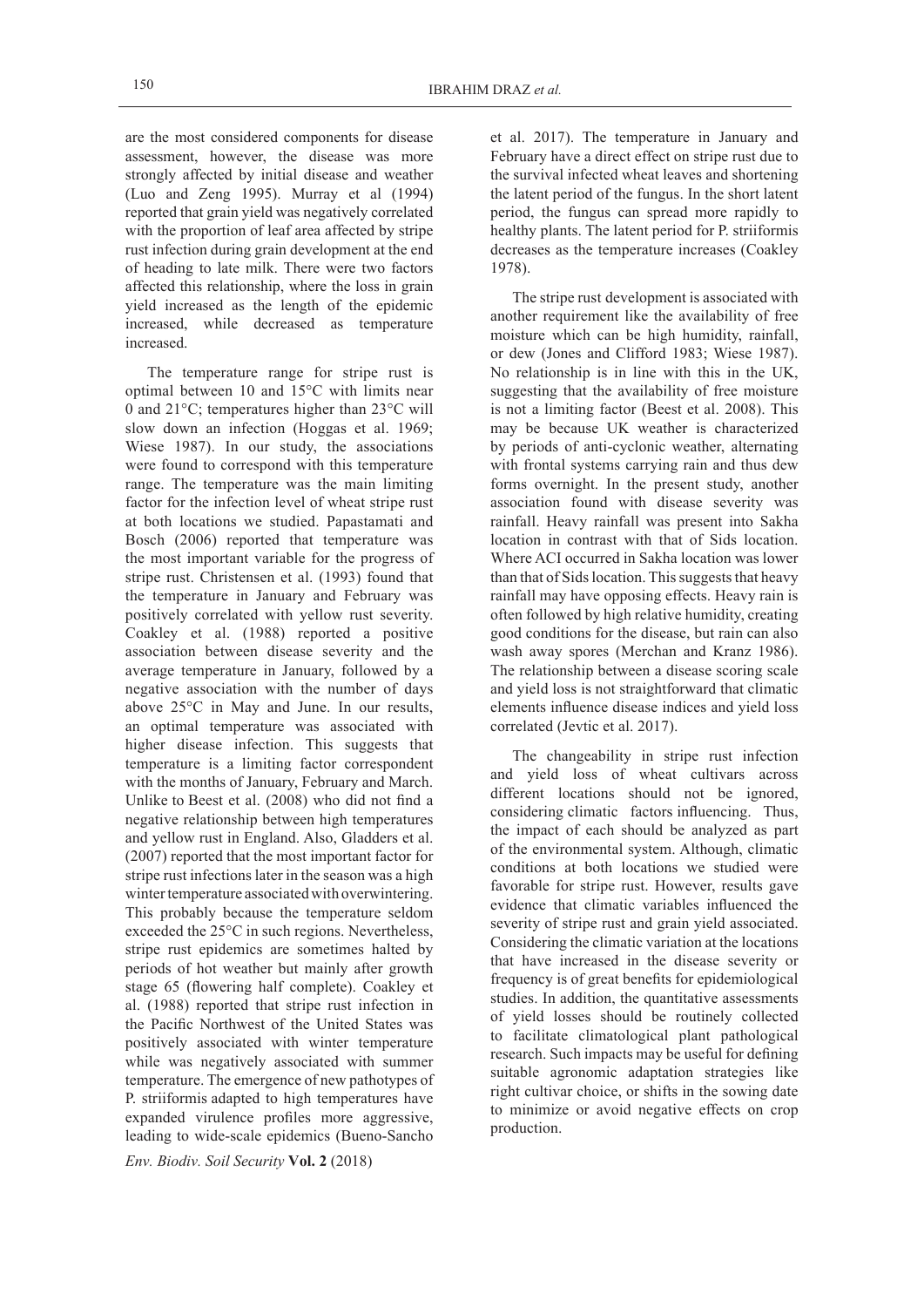#### *Compliance with ethical standards:*

This article does not contain any studies with human participants or animals performed by any of the authors.

# **Conflict of Interest**

The authors declare that they have no conflicts of interest.

#### **References**

- Afzal SN, Haque MI, Ahmedani MS, Rauf A, Munir M, Firdous SS, Rattu A, Ahmad I (2008) Impact of stripe rust on grain weight of wheat varieties sown in rainfed areas of Pakistan. *Pak J Bot* **40** (2): 923- 929
- Alemu W, Fininsa C (2016)Effects of environment on wheat varieties, yellow rust resistance, yield and yield related traits in South-Eastern Ethiopia. *Plant*  **4** (3): 14-22
- Beard C, Thomas G, Loughman R, Jayasena K(2007) Managing stripe rust and leaf rust of wheat. Farmnote No. 43/2005. Department of Agriculture, Government of Western Australia.
- Bolat N, Altay F (2007) Comparison of different methods used in calculating the effect of stripe rust on wheat grain yields. *Acta Agronomica Hungarica,* **55**: 89-98.
- Browder LE, Eversmeyer MG(1986) Interactions of temperature and time with some *Puccinia recondita*: *Triticum* corresponding gene pairs. *Phytopathology* p. 76.
- Bueno-Sancho V, Persoons A, Hubbard A, Cabrera-Quio LE, Lewis CM, Corredor-Moreno P, Bunting DCE, Ali S, Chng S, Hodson DP, Burrows RM, Bryson R, Thomas J, Holdgate S, Saunders DGO (2017) Pathogenomic analysis of wheat yellow rust lineages detects seasonal variation and host specificity. *Genome Biology and Evolution* **9** (12): 3282–3296. doi, 10.1093/gbe/evx241
- Calpouzos L, Roelfs AP, Maolison ME, Martin FB, Welsh JR, Wilcoxson RD (1976) A new model to measure. Yield losses caused by stem rust in spring wheat. *Minn. Agric. Exp. Stn. Tech. Bull.* 307 (1- 23).
- Chen W, Wellings C, Chen X, Kang Z, Liu T (2014) Wheat stripe (yellow) rust caused by *Puccinia striiformis* f. sp. *tritici*. *Mol Plant Pathol.* **15** (5):433-446. doi: 10.1111/mpp.12116.
- Chen X.M. (2005) Epidemiology and control of stripe

rust [*Pucciniastriiformis*f.sp. *tritici*] on wheat. *Canadian Journal of Plant Pathology,* **27**: 314- 337.

- Christensen K, Jorgensen LN, Secher BJM(1993) Development of a yellow rust model based on historical data. Pages 71-78 in: *Proceeding of the 10thDanish Plant Protection Conference. Plantevaernscentret, Lyngby*, Denmark.
- Coakley SM (1978) The effect of climate variability on stripe rust of wheat in the Pacific Northwest. *Phytopathology* **68**: 207-212.
- Coakley SM, Line RF(1982) Prediction of stripe rust epidemics on winter wheat using statistical models. *Phytopathology* **72**: 1006.
- Coakley SM, Line RF, McDaniel LR (1988) Predicting stripe rust severity on winter wheat using an improved method for analyzing meteorological and rust data. *Phytopathology* **78**: 543-550.
- Cortazar SR (1984) Effects of rusts on yield and hectolitre weight in wheat in two regional trials at the La Platina Experimental Station. *Agricultura Tecnika* 44: 275–280
- Das MK, Rajaram S, Ktonstad WK, MundtCC, Singh RP (1993) Associations and genetics of three components of slow rusting in leaf rust of wheat. *Euphytica* **68** (112): 9-109.
- de Vallavieille-Pope C, Ali S, Leconte M, Enjalbert J, Delos M (2012) Virulence dynamics and regional structuring of *Pucciniastriiformis* f. sp. *tritici* in France between 1984 and 2009. *Plant Dis* **96** (1): 131–140.
- de Vallavieille-Pope CL, Leconte M, Goyeau H (1995) Comparative effects of temperature and interrupted wet periods on germination, penetration, and infection of *Puccinia recondita* f.sp. *tritici* and *P. striiformis* on wheat seedlings. *Phytopathology,*  **85**: 409-415.
- Draz IS Abou-Elseoud MS, Kamara AM, Alaa-EldeinOmaima A, El-Bebany AF (2015) Screening of wheat genotypes for leaf rust resistance along with grain yield. *Annals of Agricultural Science,*  **60** (1): 29-39.
- Draz IS, 2019. Pathotypic and molecular evolution of contemporary population of *Pucciniastriiformis*f. sp. *tritici*in Egypt during 2016–2018. *J Phytopathol*. **167**: 26-34. https://doi.org/10.1111/ jph.12770
- El-Daoudi YH, Ikhlas Shafik, Ghamem EH, Abu El-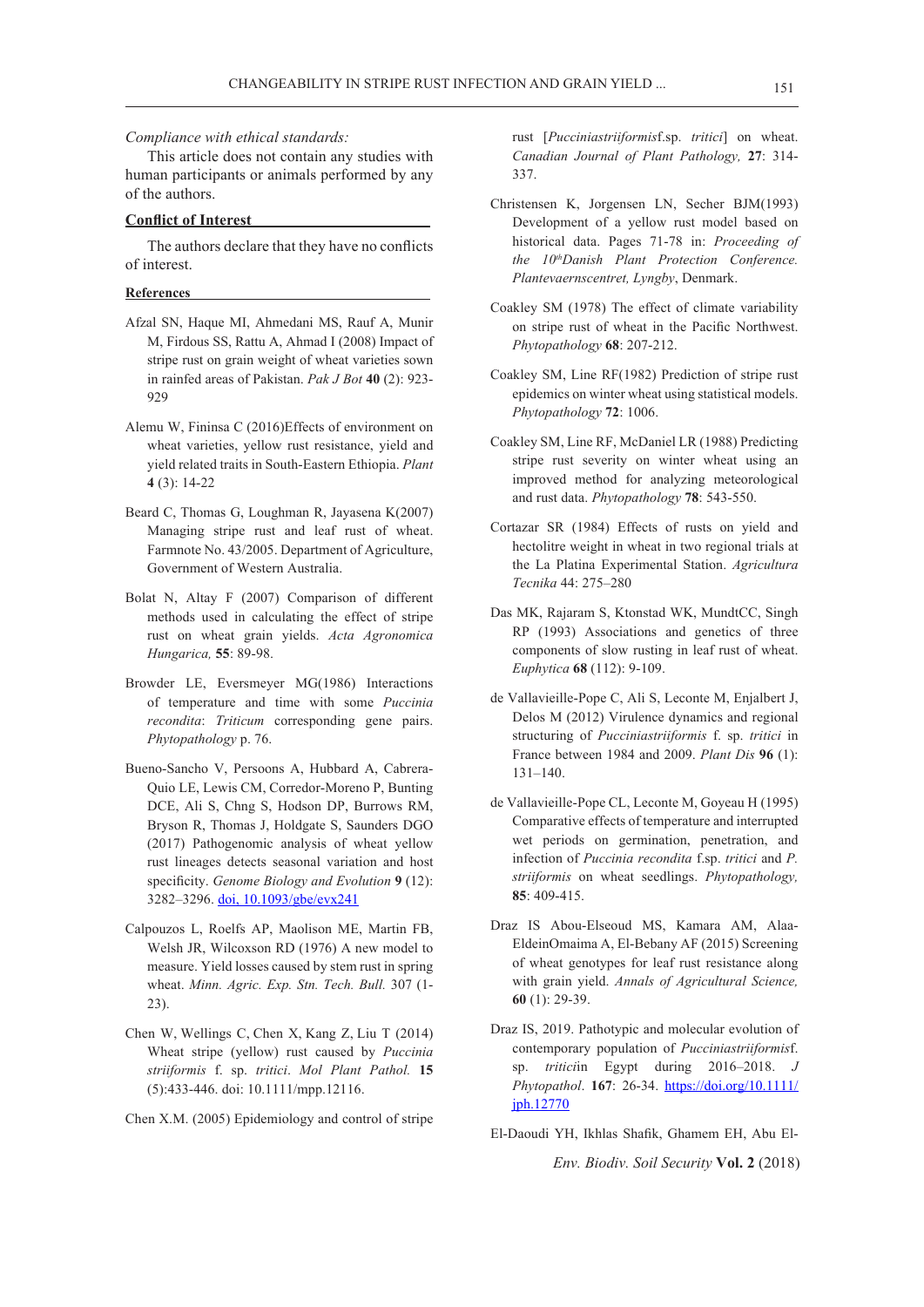Naga SA, Sherif SO, Khalifa MMO, Mitkees RA, Bassiouni AA (1996) Stripe rust occurrence in Egypt and assessment of grain yield loss in 1995. *Proceedings Du Symposium Regional Sur les Maladies des Cerales et des Legumineuses Alimentaries 11-14 Nov 1996, Rabat*, Maroc.

- Gladders P, Langton SD, Barrie IA, Taylor MC, Paveley ND(2007) The importance of weather and agronomic factors for the overwinter survival of yellow rust (*Puccinia striiformis*) and subsequent disease risk in commercial wheat crops in England. *Ann Appl Biol* **150**: 371-382.
- Hoggs WH, Houman CE, Mallik AK, Zadoks JC(1969) Meteorological factors affecting the epidemiology of wheat rusts. World Meteorological Organization, Geneva, Switzerland.
- Hovmøller MS, Sørensen CK, Walter S, Justesen AF(2011) Diversity of *Puccinia striiformis*on cereals and grasses. Annual Review of *Phytopathology* **49:** 197–217.
- Hovmøller MS, Walter S, Justesen AF (2010) Escalating threat of wheat rusts. *Science* **329** (5990): 369.
- Jevtic R, ZupunskiV, LalosevicM, ZupunskiL (2017) Predicting potential winter wheat yield losses caused by multiple disease systems and climatic conditions. *Crop Prot* **99**: 17-25
- Jones DG, Clifford BC(1983) *Cereal Disease. Their*  Pathology and Control. 2<sup>nd</sup>ed. John Wiley & Sons, New York.
- Junk J, Kouadio L, Delfosse P, El Jarroudi M (2016) Effects of regional climate change on brown rust disease in winter wheat. *Climatic Change* **135** (3– 4): 439–451
- King JE (1976) Relationship between yield losses and severity of yellow rust recorded on a large number of single stems of winter wheat. *Plant Pathol.* **25**: 172–177.
- Kolmer JA (1996) Genetics of resistance to leaf rust. *Annual Review of Phytopathology* **34**: 435–455.
- Large EC (1954) Growth Stages in Cereals: IIIustration of Feekes scale Plant *Pathol*. **3**:128-129.
- Lyon B, Broders K (2017) Impact of climate change and race evolution on the epidemiology and ecology of stripe rust in Central and Eastern USA and Canada. *Canadian Journal of Plant Pathology* **39** (4): 385-392

MerchanVM, Kranz J(1986) The effect of rain on

*Env. Biodiv. Soil Security* **Vol. 2** (2018)

the development of wheat powdery mildew (*Erysiphe-graminis* Dc f. sp. *tritici*). Zeitschrift Fur Pflanzenkrankheiten Und Pflanzenschutz-J. *Plant Dis Prot* **93**: 262-270.

- Murray GM, Ellison PJ, Watson A, Cullis BR (1994) The relationship between wheat yield and stripe rust as affected by length of epidemic and temperature at the grain development stage of crop growth. *Plant Pathol.* **43**: 397-405.
- Papastamati K, Van den Bosch F(2006) The sensitivity of the epidemic growth rate to weather variables, with application to yellow rust on wheat. *Phytopathology* **94**: 202-210.
- Pathan AK, Park RF (2006) Evaluation of seedling and adult plant resistance to leaf rust in European wheat cultivars. *Euphytica* **149**: 327-342.
- Pearson EM, Hartley HO (1970) *Biometrial Tables*  for Statisticians. The 3<sup>th</sup> edition, Vol. I, University Press, New York, Cambridge, pp. 270.
- Peterson RF, Campbell AB, Hannah AE (1948) A diagrammatic scale for rust intensity on leaves and stems of cereals. *Can. J. Res*. **26**: 496-500.
- Pietravalle S, Shaw MW, Parker SR, van den Bosch F (2003) Modeling of relationships between weather and *Septoria tritici* epidemics on winter wheat: A critical approach. *Phytopathology* 93:13291339-.
- Roelfs AP, Singh RP, Saari EE (1992) Rust Diseases of Wheat: Concepts and Methods of Disease Management. *CIMMYT, Mexico*. **81** pp.
- Saari EE, Wilcoxson RD (1974) Plant disease situation of high-yielding durum wheat in Asia and Africa. *Annual Review of Phytopathology* **12**:49-68.
- Schultz TR, Line RF (1992) High-temperature, adult plant resistance to wheat stripe rust and effects on yield components. *Agronomy Journal*: **84**, 170–175
- Singh RP, William HM, Huerta-Espino J, Rosewarne G (2004) Wheat rust in Asia: meeting the challenges with old and new technologies. In *Proceedings of the 4th International Crop Science Congress, New Directions for a Diverse Planet; 26 Sep - 1 Oct 2004; Brisbane,* Australia. pp. 1–13.
- Steel RGD, Torrie JH (1980) *Principles and Procedures of Statistics,* 2nd ed. Mc Graw Hill BookCompany, New York.
- TeBeest DE, Paveley ND, Shaw MW, van den Bosch F(2008) Disease–weather relationships for powdery mildew and yellow rust on winter wheat.